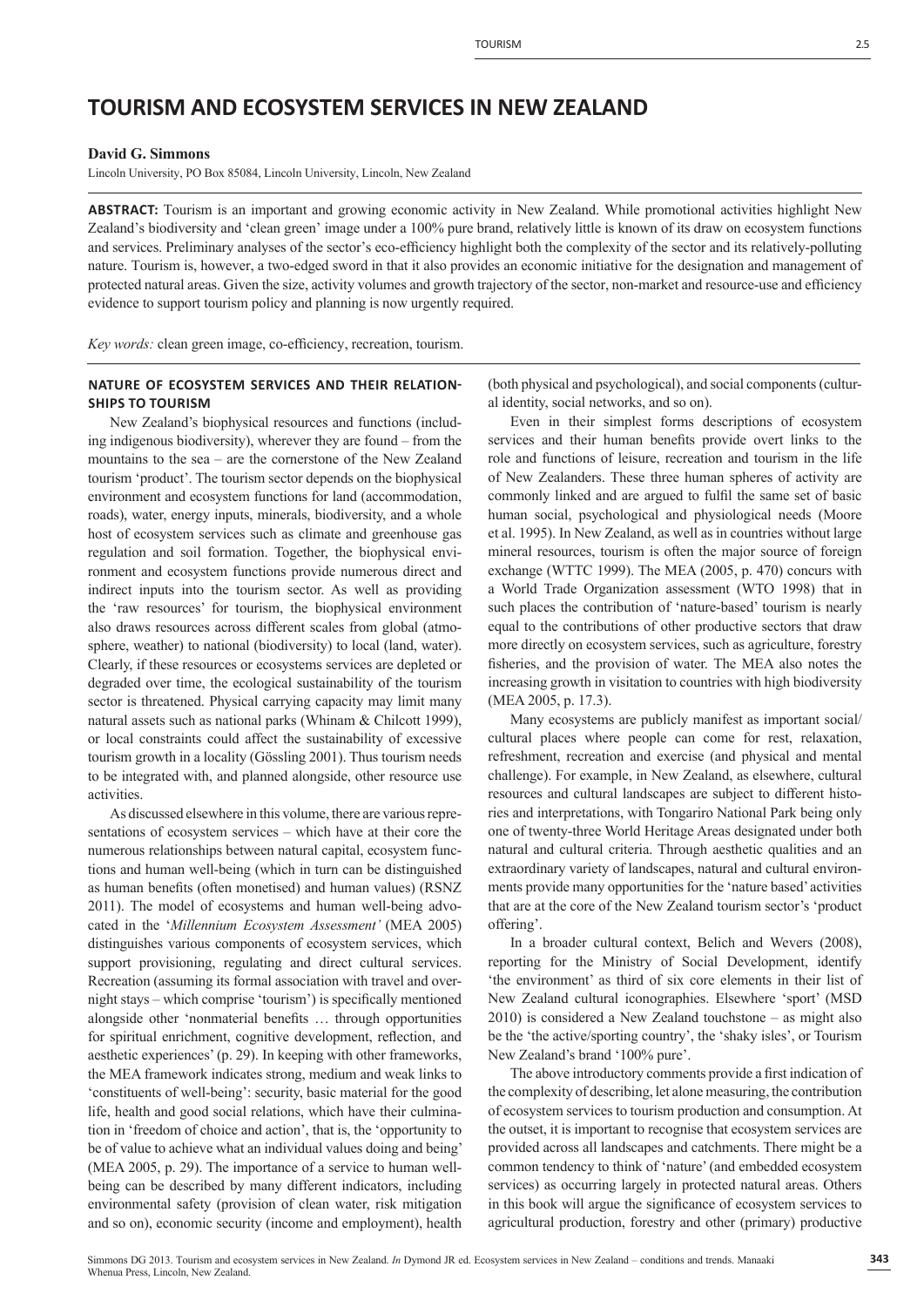sectors. Important here is the recognition that although the great majority of New Zealanders live in urban centres, recreation (and tourism) takes place in marine, estuarine, urban, rural as well as natural landscapes. Similarly the majority of tourist nights are spent on a 'golden route' of 10 well-known 'destinations' (see Becken and Simmons 2008), and for these tourists the New Zealand experience is very much one of a series of scenic/ aesthetic corridors (Forer 2005). Thus while urban centres might be seen to make larger draws on ecosystem services, an important social counter-balance is the numerous trips radiating from such centres to enjoy recreation in various 'natural' environments.

# **SCOPE AND CHARACTERISTICS OF TOURISM IN NEW ZEALAND**

Tourism is regarded as a key component of the New Zealand economy and culture. For the year ended March 2012 international tourist arrivals (2.6 million) revealed a slight increase (4.1%) over previous years (in spite of the reported demand-dampening effects of the Global Financial Crisis, and high New Zealand dollar). The tourism sector overall contributed NZ\$6.2 billion, or 3.3%, to GDP (Statistics NZ 2012). Interestingly international tourism expenditure increased 1.6% to NZ\$9.6 billion and contributed 15.4% to New Zealand's total exports of goods and services. In terms of its contribution to the New Zealand economy, a commonly stated comparison is that tourism generates a very similar contribution to the dairy sector, vying with it for first place in foreign exchange earnings.

An equally important but often overlooked measure of tourism activity is domestic tourism, which contributes NZ\$13.8 million (up 3.0% in 2012) internal expenditure, compared with NZ\$9.6 million expenditure from international visitors. Thus the major activity base of the tourism sector is New Zealanders travelling within their own country – and is often reported as 60–65% of total activity (person-days) measures.

Commonly recognised economic benefits of tourism are its labour intensity (a significant contributor to its yield profile) and the regional spread of expenditure (Lincoln University, 2007). The indirect value added of industries supporting tourism generated an additional NZ\$9.7 billion from the sector, or 5.2% of GDP, while the tourism industry directly employed 119 800 full-time equivalents (FTEs) (or 6.2% of total employment in New Zealand) (Statistics NZ 2012). A final note in the tourism accounts is the fact that international tourists generated NZ\$1.3 billion in goods and services tax (GST) revenue, which has long been advocated as a source of funding for support of the 'clean green' image, and support of public assets such as the conservation estate.

In terms of visitor activities that draw 'directly' on identifiable natural resources (and their embedded ecosystem services) some 70% of all international and 22% of domestic trips are reported as containing "nature-based" activities (MED 2009). In 2008, 2.0 million tourists took part in nature-based activities, producing 11.1 million nature-based trips (as one tourist can take multiple trips during a year) (Table 1). Walking and trekking, land-based sightseeing and visiting scenic natural attractions were the most popular activities for international visitors during their stay. MED (2009) further reports that the overall trend has been one of steadily increasing participation from 2004 to 2007 but with a drop in 2008 mainly by international tourists.

Following the 2007 "State of the Environment Report" (MfE, 2007) and given the long-standing focus on nature-based activities in New Zealand, as early as 2001 the Ministry for the Environment attempted to measure the value of the 'clean green image' to the New Zealand economy (MfE 2001). For the tourism sector the Ministry reported that tourist purchasing behaviour (as measured by change in length of stay) would vary by country of visitor origin. Under worsened environmental perceptions, overseas tourists in New Zealand would alter their stay by an average of, for example:

- Australia 48% reduction
- Japan 79% reduction
- Korea 77% reduction.

The annual loss to New Zealand from the five tourist markets covered in the survey would be between NZ\$530 million and NZ\$938 million (depending on whether lost wages and GST effects are taken into account).

## **HOW DO ECOSYSTEM SERVICES SUPPORT TOURISM PRODUCTION AND CONSUMPTION?**

A hallmark of tourism analyses is complexity. Tourism, unlike 'conventional' industries such as agriculture or manufacturing – which are classified according to the goods and services they produce, is defined by the characteristics of the customer $(s)$ demanding tourism products. Tourism products can cut across standard industry definitions, and therefore require a different approach, commonly presented as tourism satellite accounts (Statistics NZ 2012). Tourism as a service sector is a composite of many 'characteristic' and 'related' subsectors. Characteristic tourism industries centre on the core activities of accommodation and various modes of travel. As well as final demand, tourism consumption is also supported by a broad suite of intermediate consumption – often referred to as tourism-'related' sectors – which provide varying forms of support to final tourism products. Importantly, in common with other sectors, tourism experiences are consumed at the sites where they are produced – and these various support activities (e.g. agriculture, viticulture, horticulture, park management) and numerous service activities (e.g. fuel, pharmacies, banks, theatre, local transport) are often unseen in tourism analyses, and are often not included in formal representations by sector agencies. Indeed this complex web of activity first led to the need to define tourism satellite accounts to report tourism as a definable 'sector' within economies (Dwyer et al. 2010).

Patterson and McDonald (2004) have provided the most complete set of environmental accounts for the tourism sector for any global destination. In noting that many studies had previously examined direct local and on-site effects (e.g. PCE 1997) none had integrated indirect or future effects into their analyses. This was achieved by constructing input-output economic-environmental accounts of the tourism sector to allow environmental data to be integrated with data about the economic performance of the sector, and then reporting these as 'environmental accounts'.

Patterson and McDonald (2004) then report 'ecological multipliers' as their core measure of economic performance (production of goods and services per \$ output) in relation to environmental costs (environmental impacts across the life cycle) as a useful measure of the 'eco-efficiency' concept. The authors developed life-cycle analyses (and diagrams) and reported on use of energy/ $CO<sub>2</sub>$ , and key resources of land and water. Using input-output analysis similar in structure to the tourism satellite account, the ecological multipliers for the domestic tourism sector for 1997/98 were determined to be (per \$million output):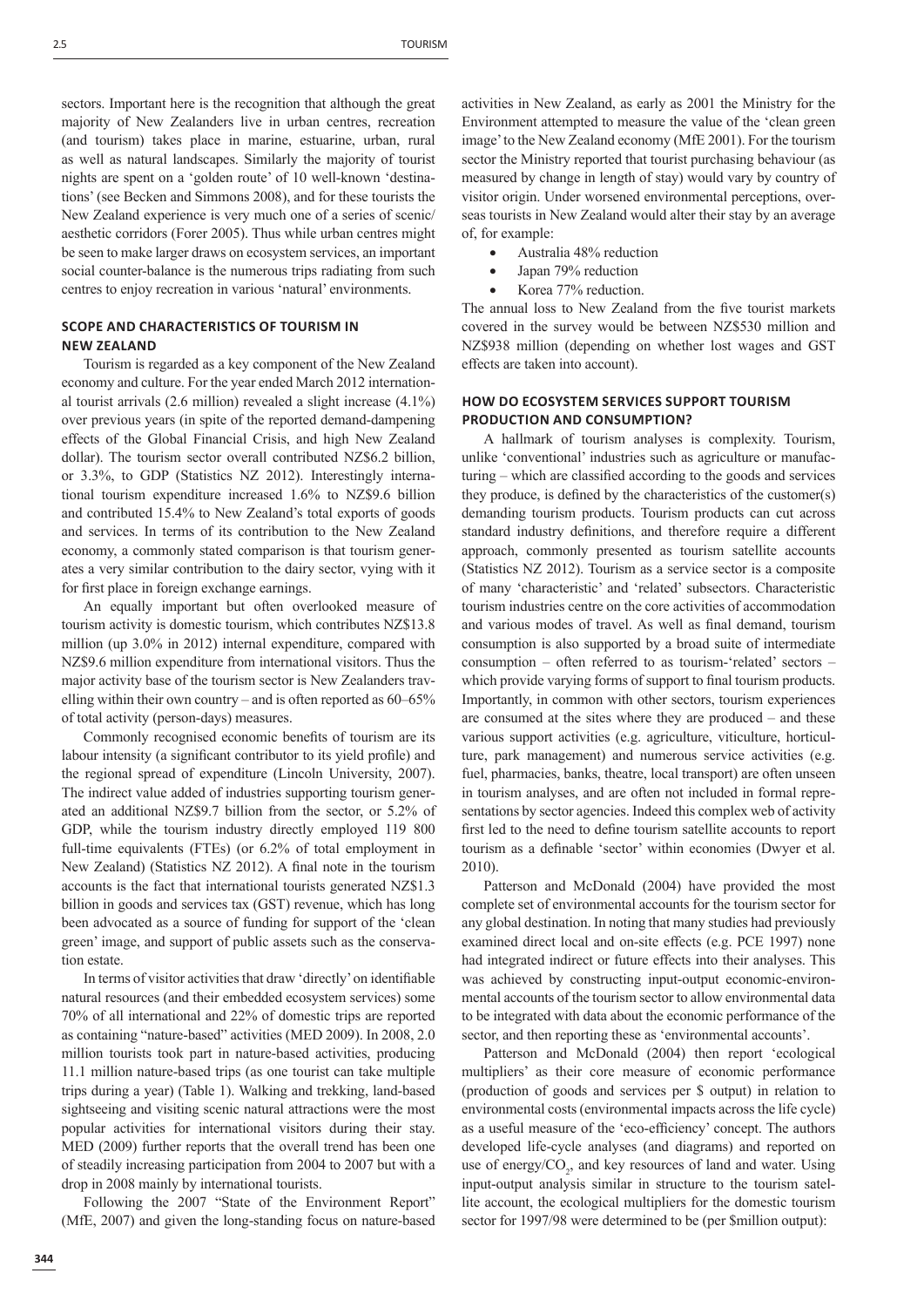**TABLE 1** Top 30 nature-based activities undertaken by international and domestic tourists 2008

| <b>International tourists</b> |                           |                    | <b>Domestic tourists</b>            |                           |                 |
|-------------------------------|---------------------------|--------------------|-------------------------------------|---------------------------|-----------------|
| <b>Activity</b>               | <b>Visitors</b><br>(000s) | Propensity*<br>(%) | <b>Activity</b>                     | <b>Visitors</b><br>(000s) | Propensity* (%) |
| <b>Beaches</b>                | 858                       | 38.7               | <b>Beaches</b>                      | 3 2 6 9                   | 7.5             |
| Scenic boat cruise            | 554                       | 25.0               | Fishing                             | 1533                      | 3.5             |
| Geothermal attractions        | 500                       | 22.5               | Hot pools                           | 982                       | 2.3             |
| Lakes                         | 461                       | 20.8               | Bush walk (1/2 hour)                | 603                       | 1.4             |
| Scenic drive                  | 445                       | 20.0               | Scenic drive                        | 582                       | 1.3             |
| Hot pools                     | 382                       | 17.2               | 376<br>0.9<br>Snow sports           |                           |                 |
| Glacier (walk/view)           | 325                       | 14.7               | Surfing<br>367<br>0.8               |                           |                 |
| Sightseeing tour (land)       | 249                       | 11.2               | Hunting/shooting<br>358             |                           | 0.8             |
| Bush walk (1/2 hour)          | 248                       | 11.2               | Sightseeing tour (land)<br>352      |                           | 0.8             |
| Glow worm caves               | 227                       | 10.2               | Trekking/tramping<br>15             |                           | 0.7             |
| Bush walk (1/2 day)           | 225                       | 10.2               | 292<br>Bush walk (1/2 day)          |                           | 0.7             |
| National parks                | 211                       | 9.5                | 280<br>Canoeing, kayaking, rafting  |                           | 0.6             |
| Trekking/tramp                | 201                       | 9.0                | Lakes                               | 276                       | 0.6             |
| Jet boating                   | 182                       | 8.2                | Scenic coat cruise                  | 263                       | 0.6             |
| Water falls                   | 178                       | 8.0                | Mountain biking                     | 238                       | 0.5             |
| Seal colony                   | 164                       | 7.4                | Scuba diving /snorkelling<br>193    |                           | 0.4             |
| Canoeing, kayaking, rafting   | 147                       | 6.6                | National parks<br>144<br>0.3        |                           |                 |
| Scenic flight                 | 129                       | 5.8                | Waterfalls<br>142<br>0.3            |                           |                 |
| Penguins                      | 125                       | 5.6                | 123<br>0.3<br>Jet boating           |                           |                 |
| Fishing                       | 116                       | 5.2                | Horse trekking/riding<br>86<br>0.2  |                           |                 |
| Dolphin watching /swimming    | 111                       | 5.0                | Water skiing<br>77<br>0.2           |                           |                 |
| Snow sports                   | 99                        | 4.5                | 76<br>Scenic train trip<br>0.2      |                           |                 |
| Mountains                     | 90                        | 4.0                | Sport climbing<br>69<br>0.2         |                           |                 |
| Whale watching                | 90                        | 4.0                | Geothermal attractions<br>69<br>0.2 |                           |                 |
| Albatross colony              | 79                        | 3.6                | 69<br>0.2<br>Caving                 |                           |                 |
| Scenic train trip             | 73                        | 3.3                | 66<br>0.2<br>Glacier (walk/view)    |                           |                 |
| Sky diving                    | 65                        | 2.9                | Rivers<br>0.1<br>56                 |                           |                 |
| Rivers                        | 61                        | 2.7                | Mountains<br>51<br>0.1              |                           |                 |
| Sailing                       | 42                        | 1.9                | 0.1<br>Mountain climbing<br>48      |                           |                 |
| 4WD trips                     | 41                        | 1.9                | Sailing                             | 46                        | 0.1             |

(\*) Propensity, or likelihood, is the proportion of all tourists that took part in the activity *Sources: Ministry of Tourism (MOT 2009 and MOT 2010).*

> 4.5 TJ energy (oil equivalents) 9800 m3 water 175 kg BOD 5 kg nitrate 35 kg phosphorus 17 000 m3 water discharges 85 ha land  $260 \text{ t } CO$

If international travel was included in these multipliers, the energy and emissions multipliers would become much greater. If fact, although not particularly the focus on this chapter, it is noteworthy that the energy and concomitant greenhouse gas intensities of international tourism are greater than for the agricultural sector.

#### *The example of water*

In seeking to elaborate the contributions and values of ecosystem services to tourism production and consumption, I use the example of water to draw out the complexity of ecosystem values.

In the first instance water (i.e. water cycling and supply) is seen as the major contribution to ecosystem functions, alongside weathering, decomposition, disease and pest regulation, evolution processes and other functions described elsewhere in this volume. When water exists as waterfalls it can also provide a separate tourist attraction. In New Zealand these at times provide primary attractions (e.g. Sutherland Falls, Huka Falls, Devils Punchbowl, with the former being listed as one of the world's top 10 (tourist) waterfalls (http://www.world-of-waterfalls.com/ top-10-waterfalls.html)). New Zealand waterfalls are listed at www.waterfalls.co.nz with specific location and walking activities. Notwithstanding this focus, it is safe to assume that many waterfalls are really secondary, or merely en-route attractions, adding to the general set of New Zealand landscape experiences.

In winter, New Zealand market seasonality is buffered to some extent by (the precipitation based) snow-sport season with activity listed as comprising 376 000 domestic (overnight) travellers and close to 100 000 international visitors (Table 1).

Moving water is a powerful shaper of landscapes, which also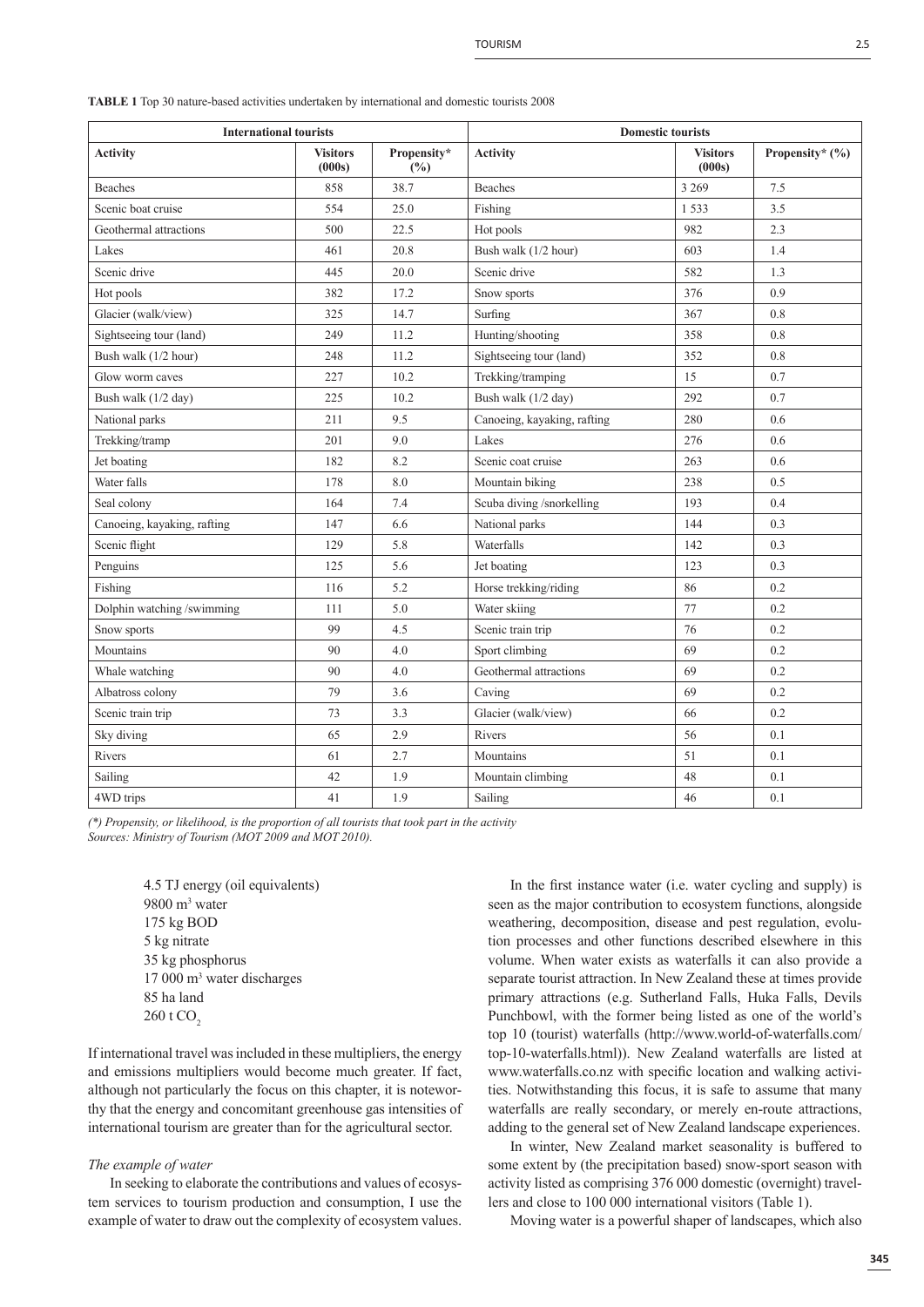adds visual and aesthetic intrigue as well as serving as activity sites, and to a lesser extent destinations in their own right. SPARC (2008) reported freshwater fishing as the fifth-equal most popular activity (19.5 % participation) with approximately 640 000 people participating at least once a year. The water-based activities of canoeing and kayaking are listed as the 16th most popular, with 210 000 participants. New Zealand is well known both internationally and domestically for 'tramping', which ranked 10th at 9.4% participation with 306 000 participants; the more generic 'walking' ranked first with 2.1 million participants. A number of New Zealand cities, Wanganui (the 'river city'), Hamilton (the Waikato River) and Christchurch (the Avon) in particular, have rivers at their heart for the provision of local and touristic amenity and attraction, where they are often a setting or backdrop for many tourist businesses.

Where water impounds as lakes (or is retained as 'reservoirs' such as in hydro lakes), it too becomes a source of recreational and tourism activity, from the relatively passive (e.g. picnicking), to more active (e.g. kayaking, canoeing, water skiing). For example, Lake Karapiro has twice been the location of the world rowing championships, with70 000 visitors in 2010 (and the subsequent spin-off local economic benefits). Lake Taupo, in the central North Island, and the 'Southern lakes' are tourist destinations in their own right, independent of the ecosystem services they provide. Finally, where rivers enter the sea, estuaries and the ocean itself are also major recreational, domestic and at times international visitor sites of activity.

What the above examples highlight is the significance of just one element of ecosystem function, 'water', and the embedded ecosystem services water provides, and how it has a number of 'contact points' within tourism consumption. What it further demonstrates is that tourism uses may often sit comfortably alongside or within provisioning and regulating ecosystem functions.

#### *Addressing indirect provisions and boundary issues*

Patterson and McDonald's (2004) analysis also provides an important insight into these various interdependencies within tourism production and consumption via their analyses of tourism resource life-cycles and eco-efficiency. In this analysis they represent key resource inputs (land, water, energy) in a comparison with 25 sectors of the New Zealand economy (Table 2). They concluded that the performance of the tourism sector was 'generally poor, ranging from the fourth largest impact on the environment to the 12th largest impact (out of 25 sectors), depending on which of the eight indicator variables was used'.

For example, to return briefly to the discussion of water, the eco-efficiency measures indicate that tourism is a relatively low user of water (as a direct supplier to tourism products) but the water it does use directly is relatively 'polluted' in the sense there were comparatively high levels of pollutants per cubic metre of discharge (Patterson and McDonald, 2004, p. 8).

In attempting to make a full analysis of the tourism sector a key area of debate is where do the boundaries of the tourism sector begin and end? If the agricultural sector, for example, makes a contribution to the economy, albeit largely through exports, it matters little to the individual famer whether the consumer of the product (and embedded ecosystem services) is in an international market (via formal export) or is an international visitor (who has travelled to New Zealand to consume the product). While this distinction matters little to ecosystem services per se, it is important as soon as one considers the need for effective and efficient allocation of resources to different sectors, and future growth trajectories.

What is important to note is that tourism experiences often sit on a rich bed of ecosystem services, with little forethought to the extent of its draw on natural capital. As a result tourism planning often defaults to simple marketing efforts, with the hidden assumption that the environment on which it depends can simply absorb the associated pressures.

The resource intensity of tourism can be balanced against the argument that well-planned and well-managed tourism has proved one of the most effective tools for long-term conservation of biodiversity, when the right conditions, such as social and physical carrying capacity, management capacity at local level, and clear and monitored links between tourism development and conservation, are present (MEA 2005, p. 470). Globally this is a strong perception of tourism management in New Zealand, with both of the recent national tourism strategies (NZ Tourism Strategy Group, 2005; Ministry of Tourism 2007) highlighting the natural environment and aspects of sustainability. Drawing on 2005 data, Cullen et al. (2007) report that the Department of Conservation is the government department with the greatest expenditure in the tourism sector, at NZ\$83 million (of total recreation, conservation and heritage costs), surpassing tourism promotional activities at NZ\$81 million. Although the phenomenon of protecting 'scenic areas' and special areas for residents and tourists is a long-standing practice, Eagles et al. (2001) note that in many cases it was the increasing arrivals of travellers to special sites that were the impetus for site designation and protection.

| <b>Environmental indicator</b> | Rank (within 25)<br>sectors) | Direct use $(\% )$ | Comment                                                                                                                   |
|--------------------------------|------------------------------|--------------------|---------------------------------------------------------------------------------------------------------------------------|
| Nitrates (water)               | 24                           | 48.4               |                                                                                                                           |
| BOD (water)                    | 21                           | 57.1               |                                                                                                                           |
| Phosphorus (water)             | 21                           | 57.7               |                                                                                                                           |
| Land                           | 18                           | 7.5                | Does not include land reserved as protected natural areas, as tour-<br>ism is not the primary purpose for land protection |
| CO <sub>2</sub>                | $17$ (*24)                   | 73.6               | * Values included addition of international transport components (at<br>that time outside Kyoto agreements)               |
| Energy                         | $17$ (*20)                   | 74.1               | * Values included addition of international transport components (at<br>that time outside Kyoto agreements)               |
| Water discharges               | 13                           | 30.2               |                                                                                                                           |
| Water inputs                   | 11                           | 8.5                |                                                                                                                           |

**TABLE 2** Eco-efficiencies and direct draw for key environmental indicators

*Source: Extracted and calculated from data and analyses provided by Patterson and McDonald (2004).*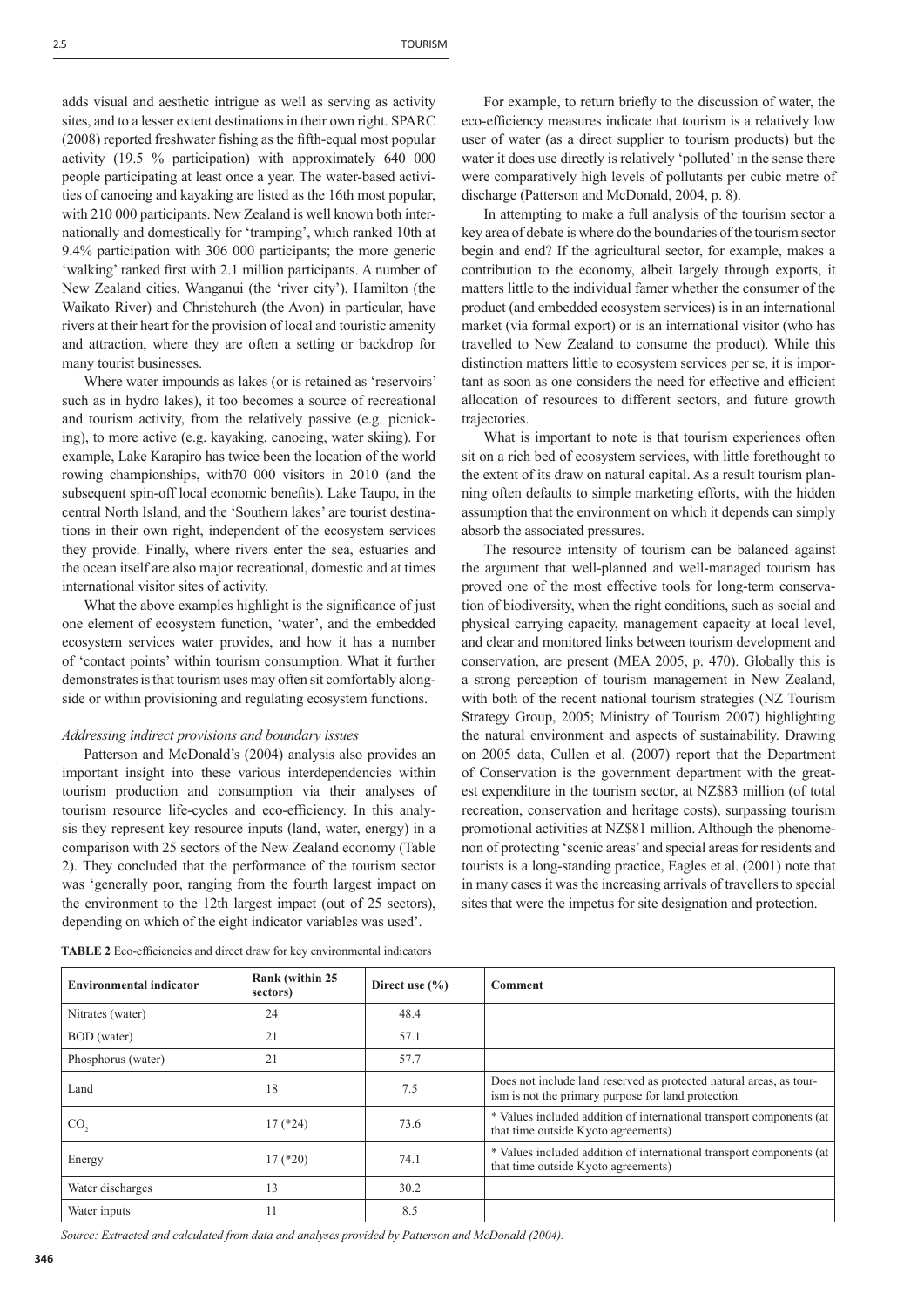#### **CONCLUDING REMARKS**

Tourism is a modern event, certainly when viewed in terms of either human or ecological evolution. Since the arrival of the first modern jet-propelled aircraft in 1959, international arrivals to New Zealand have doubled approximately every 10.5 years to reach 2.6 million in 2012. Notwithstanding various external risks (e.g. SARS, volcanic plumes, exchange rate fluctuations) and internal pressures, the sector has proved remarkably resilient across five decades. However, the ecological sciences remind us that no growth is unconstrained and the questions of limits of growth of this sector and its (global) carrying capacity remain in the background, while the sector and its commentators still advocate its benefits. The same factors that fuelled international visitation (i.e. increased mobility, increased health and longevity, greater urbanisation) have also supported the ongoing growth of domestic travel. Today New Zealanders have a well-developed taste for domestic travel – reporting volumetric growth in the recent past slightly ahead of their international counterparts.

These events are a double-edged sword in that they bring many out from their increasingly urbanised environments into biologically rich environments, where the forces of nature may be palpable – although one suspects that to the great majority the concepts of natural capital and ecosystem benefits are neither known nor referenced.

Readers of this chapter will note that tourism, until the recent past, has been seen as a clean sector, but this has recently come under severe questioning, based, in the first instance, on its energy intensity (Becken et al. 2003; Patterson and McDonald 2004; Gössling et al. 2005; Becken 2009, 2011a, b). What has come increasingly into focus, albeit in the last decade, is that tourism activities and experiences are quite resource intensive. Set against this historical and relatively 'benign' view of tourism and the scant focus on evidence to inform policy and practice, there are other aspects of tourism production and consumption that make its systematic analysis most difficult (Lincoln University, 2007). Four significant challenges can be highlighted from the narrative above.

First, tourism is a tertiary sector. For some time, at least until the construction of tourism satellite accounts, it was never really seen as a separate 'sector' – and in fact still suffers from numerous definitional debates. In terms of analysing ecosystem services it is noted that tourism receives direct inputs from many other sectors, with transport, accommodation, agriculture and viticulture important biologically-based contributors. Second, for comparative analysis, particularly when one has a growthoriented economic focus, the concept of eco-efficiency and twin question of sector attribution of various inputs becomes a contested arena. Third, as the above analysis has shown, all of tourism's major resource inputs (save from energy) are via indirect means. This in turn makes the exact 'draw' that the tourism sector makes particularly difficult to measure (once attribution rules have been determined).

Finally tourism research, especially of a 'non-market' nature, is distinctly under-resourced. This appears especially pressing, given Patterson and McDonald's (2004) preliminary analyses of the sector's eco-efficiencies and its contribution to the New Zealand economy. The evidence required to represent the sector accurately – its draw on ecosystem services, conditions and trends – is now well overdue.

#### **REFERENCES**

- Becken S 2009. The carbon footprint of domestic tourism in New Zealand. Wellington, Hikurangi Foundation.
- Becken S 2011a. A critical review of tourism and oil. Annals of Tourism Research 38: 359–379.
- Becken S 2011b. Oil, the global economy and tourism. Tourism Review 66: 65–72.
- Becken S, Simmons D 2008. Using the concept of yield to assess the sustainability of different tourist types. Ecological Economics 67: 420–429.
- Becken S, Simmons D, Frampton C 2003. Energy use associated with different travel choices. Tourism Management 24: 267–278.
- Belich J, Wevers L 2008. Understanding New Zealand cultural identities. Discussion paper prepared by the Stout Research Centre for New Zealand Studies, Victoria University of Wellington, for the Ministry of Culture and Heritage.
- Cullen RS, Becken S, Lennox AJ, Taylor N, Simmons, DG 2007. Enhancing the economic and financial yield from tourism - Public Sector: Central Government Report – Tourism Recreation Research and Education Centre (TRREC), Yield Report No. 10. Lincoln University, New Zealand.
- Dwyer L, Forsyth P, Dwyer 2010. Tourism economics and policy. Bristol UK, Channel View.
- Eagles P, Bowman M, Chang-Hung T 2001. Guidelines for tourism in parks and protected areas of East Asia, Gland, Switzerland, IUCN. 99 p.
- Forer P 2005. Tourist flows and dynamic geographies Applying GI Science to tourist movement and impact. In: Simmons DG, Fairweather JR eds Understanding the tourism host-guest encounter in New Zealand: Foundations for adaptive planning and management. Christchurch, EOS **Ecology**
- Gössling S 2001. The consequences of tourism for sustainable water use on a tropical island: Zanzibar, Tanzania. Journal of Environmental Management 61: 179–191.
- Gössling S, Peeters P, Ceron JP, Dubois G, Patterson T, and R Richardson 2005. The eco-efficiency of tourism. Ecological Economics 54: 417-434.
- Lincoln University 2007. Summary report of the Tourism Yield research programme – Tourism Recreation Research and Education Centre (TRREC), Yield Report No. 1. Lincoln University, New Zealand.
- MEA 2005. Millennium Ecosystem Assessment Synthesis Report: Ecosystems and human well-being – current state and trends. Washington DC, Island Press.
- MED (Ministry of Economic Development) 2011. Prepared by the Tourism Strategy Group, Ministry of Economic Development. http://www.tourismresearch.govt.nz/Documents/Key%20Statistics/KeyTourismStatistics. pdf
- MfE (Ministry for the Environment) 2001. Our clean green environment what's it worth? Wellington, Ministry for the Environment.
- MfE (Ministry for the Environment) 2007. Environment New Zealand 2007. ME 847, Wellington, Ministry for the Environment.
- Ministry of Tourism 2007. New Zealand Tourism Strategy 2015, Wellington, Ministry of Tourism.
- MoT (Ministry of Tourism) 2009. Tourism sector profile Tourist activity: Nature-based tourism. New Zealand. Series B3. August 2009. Ministry of Tourism. http://www.tourismresearch.govt.nz/Documents/Tourism%20 Sector%20Profiles/NatureBasedTourism2009.pdf (accessed 14 November 2011).
- MoT (Ministry of Tourism) 2009. Tourist sector profile International visitors. Series C10. Wellington, Ministry of Tourism. http://www.tourismresearch. govt.nz/Documents/International%20Market%20Profiles/Total%20 Profile.pdf
- Moore K, Cushman JG, Simmons DG 1995. Conceptualising leisure and tourism: a behavioural approach. Annals of Tourism Research 22: 67–85.
- MSD (Ministry of Social Development) 2010. Cultural identities. In: The social report. Wellington, Ministry of Social Development. Pp. 84–91.
- NZ Tourism Strategy Group 2005. New Zealand tourism strategy 2010. Wellington, NZ Tourism Strategy Group.
- Patterson M, McDonald G 2004. How clean and green is New Zealand tourism? Life cycle and future environmental impacts. Landcare Research Science Series 24. Lincoln, Landcare Research.
- PCE (Parliamentary Commissioner for the Environment) 1997. 'Management of the Environmental Effects Associated with the Tourism Sector – Review of Literature on Environmental Effects' Wellington, Office of the Parliamentary Commissioner for the Environment, November
- Statistics NZ 2012. Tourism satellite Account 2012 the contribution made by tourism to the New Zealand Economy. Wellington, Statistics New Zealand.